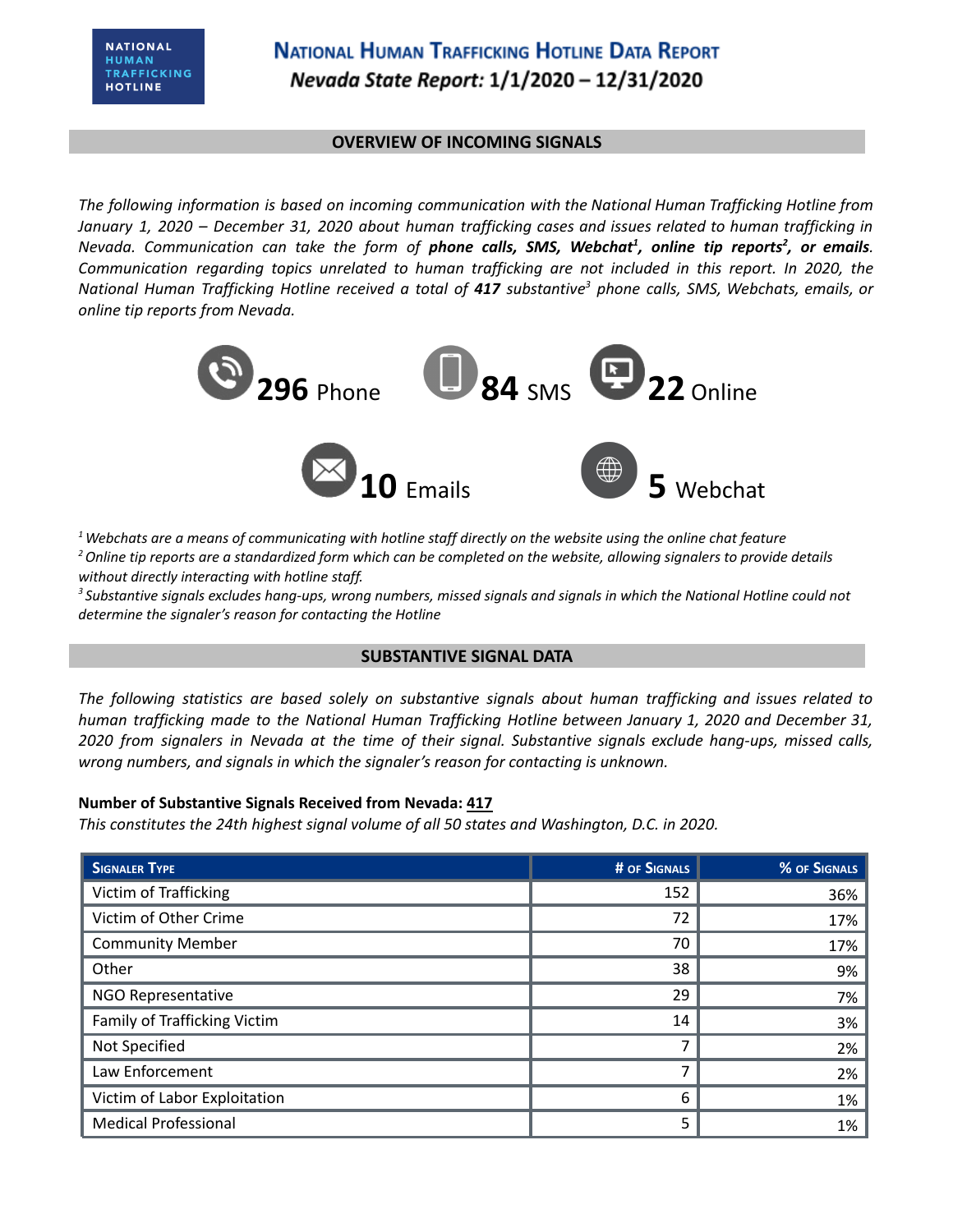**NATIONAL** 

HUMAN TRAFFICKING

**HOTLINE** 

| <b>Faith-Based Representative</b>                           |     | 1% |
|-------------------------------------------------------------|-----|----|
| Caller Types Referenced Fewer than Three Times <sup>1</sup> |     | 3% |
| TOTAL # OF SUBSTANTIVE SIGNALS                              | 417 |    |

<sup>1</sup>To protect the identity of the people we serve, the National Human Trafficking Hotline does not disclose exact statistics *related to venues, industries, victim information or caller information referenced fewer than three times.*

#### **DATA ABOUT HUMAN TRAFFICKING SITUATIONS**

Each request submitted to the hotline is evaluated for evidence of potential human trafficking. In Nevada, a total *of 186 unique situations (incidents) of potential human trafficking were reported to the hotline.*

| PRIMARY REASON FOR CONTACTING THE NATIONAL HOTLINE | # OF SITUATIONS | <b>% OF SITUATIONS</b> |
|----------------------------------------------------|-----------------|------------------------|
| Access Service Referrals                           | 50              | 27%                    |
| Report a Trafficking Tip                           | 122             | 66%                    |
| <b>Request Crisis Assistance</b>                   | 14              | 8%                     |
| Request General Information <sup>2</sup>           |                 | 0%                     |
| TOTAL # OF SITUATIONS                              | 186             |                        |

<sup>2</sup>Requests for general information are situations in which an individual who is aware of a specific situation of potential trafficking may contact the National Human Trafficking Hotline for general information about human trafficking or to learn more about services available to trafficking victims. Requests for T&TA (Training and Technical Assistance) are situations in which service providers or law enforcement working with a victim of trafficking contact the National Hotline for technical *assistance.*

| <b>VENUE/INDUSTRY OF POTENTIAL TRAFFICKING</b>               | <b># OF SITUATIONS</b> | <b>% OF SITUATIONS</b> |
|--------------------------------------------------------------|------------------------|------------------------|
| <b>Sex</b>                                                   | 146                    | 78%                    |
| Venue Not Specified                                          | 83                     | 45%                    |
| Hotel/Motel-Based                                            | 17                     | 9%                     |
| Pornography                                                  | 9                      | 5%                     |
| Street-Based                                                 | 9                      | 5%                     |
| Online Ad, Venue Unknown                                     | 8                      | 4%                     |
| Residence-Based Commercial Sex                               | 5                      | 3%                     |
| Illicit Massage/Spa Business                                 | 5                      | 3%                     |
| Hostess/Strip Club-Based                                     | 3                      | 2%                     |
| <b>Escort/Delivery Service</b>                               | 3                      | 2%                     |
| Venues Referenced in Fewer than Three Cases <sup>4</sup>     | 4                      | 2%                     |
| Labor                                                        | 11                     | 6%                     |
| Domestic Work                                                | 3                      | 2%                     |
| Industries Referenced in Fewer than Three Cases <sup>4</sup> | 8                      | 4%                     |
| <b>Sex and Labor</b>                                         | 10                     | 5%                     |
| Trafficking Type Not Specified <sup>5</sup>                  | 19                     | 10%                    |
| <b>TOTAL # OF POTENTIAL TRAFFICKING SITUATIONS</b>           | 186                    | 100.0%                 |